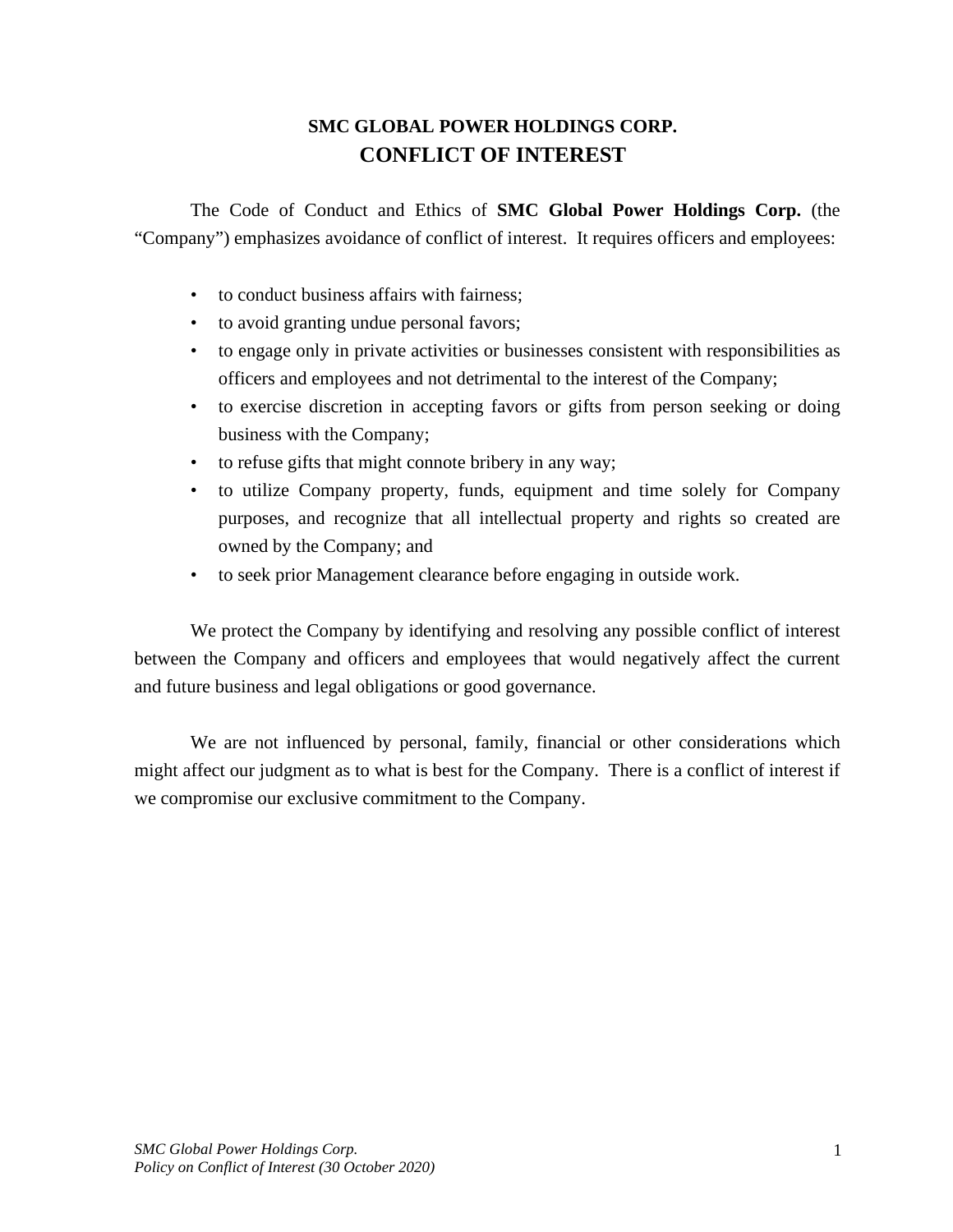### **Implementing Guidelines on Conflict of Interest**

The Company policy on conflict of interest is based on the principle that officers and employees have a duty to act in the best interest of the Company. In the event that the personal business interests of an officer or employee may conflict with the interests of the Company, proper disclosure by the officer or employee should be made and a review by higher Management should be resolve the conflict.

A possible conflict of interest arises whenever:

- 1. an officer or employee or his/her close relative (as defined below) has any financial or business interest in the business of any supplier, competitor or in any organization which might benefit from:
	- decisions or actions made by the officer or employee in the execution of Company responsibilities; or
	- the officer's or employee's knowledge of the Company's confidential information action or future plans;
	- or
- 2. an officer's or employee's interest in an outside organization takes a significant amount of time or attention such that it adversely affects the performance of his duties and responsibilities to the Company.

A "close relative" of an officer or employee refers to any one of the following: his/her (1) spouse, (2) father or mother, (3) son, daughter, brother or sister, and each of their respective spouses; (4) uncle, aunt, niece, nephew or first cousin, and each of their respective spouses.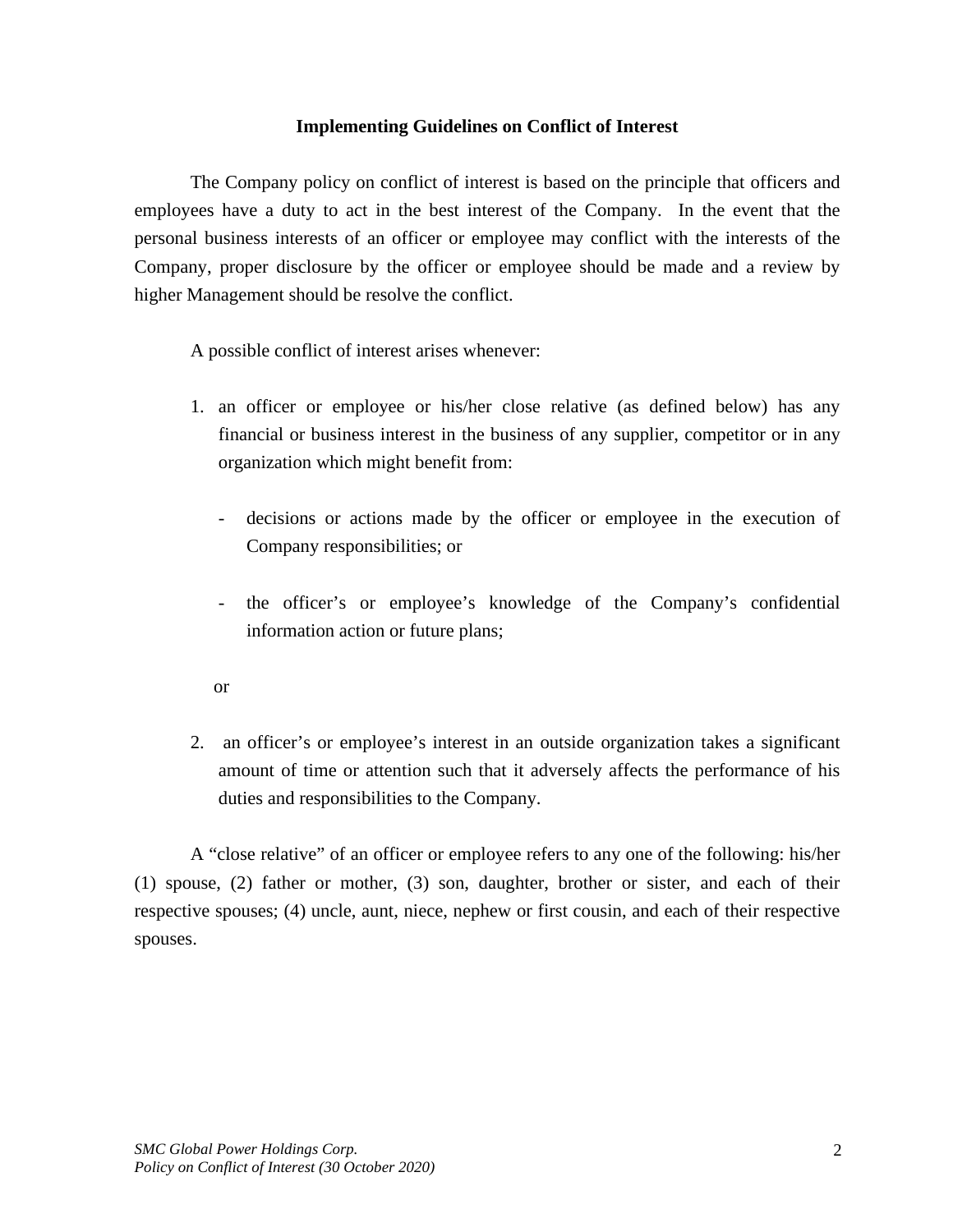If there is a possible conflict of interest, it is the affirmative duty of the officer or employee concerned to disclose such information to his/her immediate superior. The superior, in turn, shall review and resolve the conflict situation based on Company guidelines and in consultation with higher Company authorities.

Willful concealment of a substantial conflict of interest shall be punishable by discharge in accordance with the Code of Conduct and Ethics.

### *Outline of Procedures*

- 1. Filing of FBID Form
	- 1.1. Officers
		- 1.1.1. All officers as of the date of promulgation of this Policy shall, within thirty (30) days thereafter, accomplish and submit to their immediate superior the Full Business Interest Disclosure Form (the "FBID Form") as attached hereto.
		- 1.1.2. All officers appointed after the date of promulgation of this Policy shall accomplish and submit the FBID Form within thirty (30) days after their appointment.
		- 1.1.3. If a potential conflict of interest arises at any time after submission of the initial FBID Form, the officer concerned shall report it immediately to his immediate superior by filing an Amended FBID Form within thirty (30) days from such time as the conflict of interest arises. The officer concerned shall indicate the new or additional conflict of interest situation in the Amended FBID Form.
		- 1.1.4. An officer's failure to file the initial or amended FBID Form within the prescribed period shall be punishable in accordance with the Manual of Corporate Governance.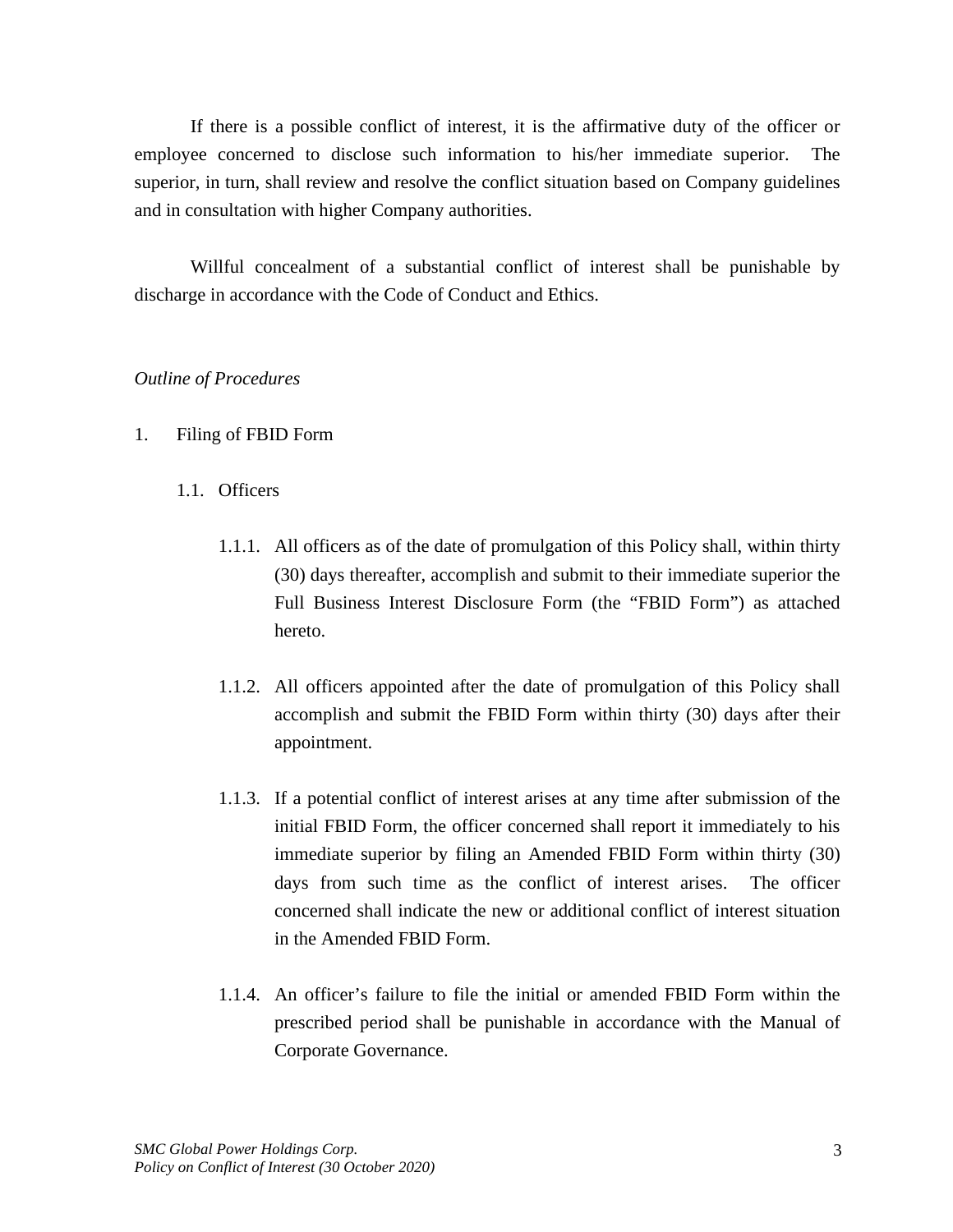### 1.2. Non-Officers

- 1.2.1. Annually, during performance appraisal of employees, all Managers/Supervisors shall review with the employees reporting to them the Company Policy on Conflict of Interest.
- 1.2.2. Employees shall report any potential conflict of interest to their immediate superior by submitting an FBID Form.
- 1.3 Provisions Applicable to Officers and Non-Officers
	- 1.3.1. The duplicate copy of the FBID Form shall be submitted to the Personnel Officer of the concerned officer or employee and will be noted in the personal file of such officer or employee.
	- 1.3.2. If the Company has information or knowledge sufficient to form a reasonable belief that an officer or employee failed to disclose a conflict or possible conflict of interest, the immediate superior shall advise the officer or employee concerned to disclose such conflict or possible conflict of interest in an FBID Form.
- 2. Discussions with Immediate Superior
	- 2.1. Where an FBID Form discloses any conflict or potential conflict of interest situation, the immediate superior shall discuss such matter with the officer or employee concerned.
	- 2.2. After being informed of, and gathering all relevant facts, the immediate superior shall render a recommendation on a proposed action to resolve the matter.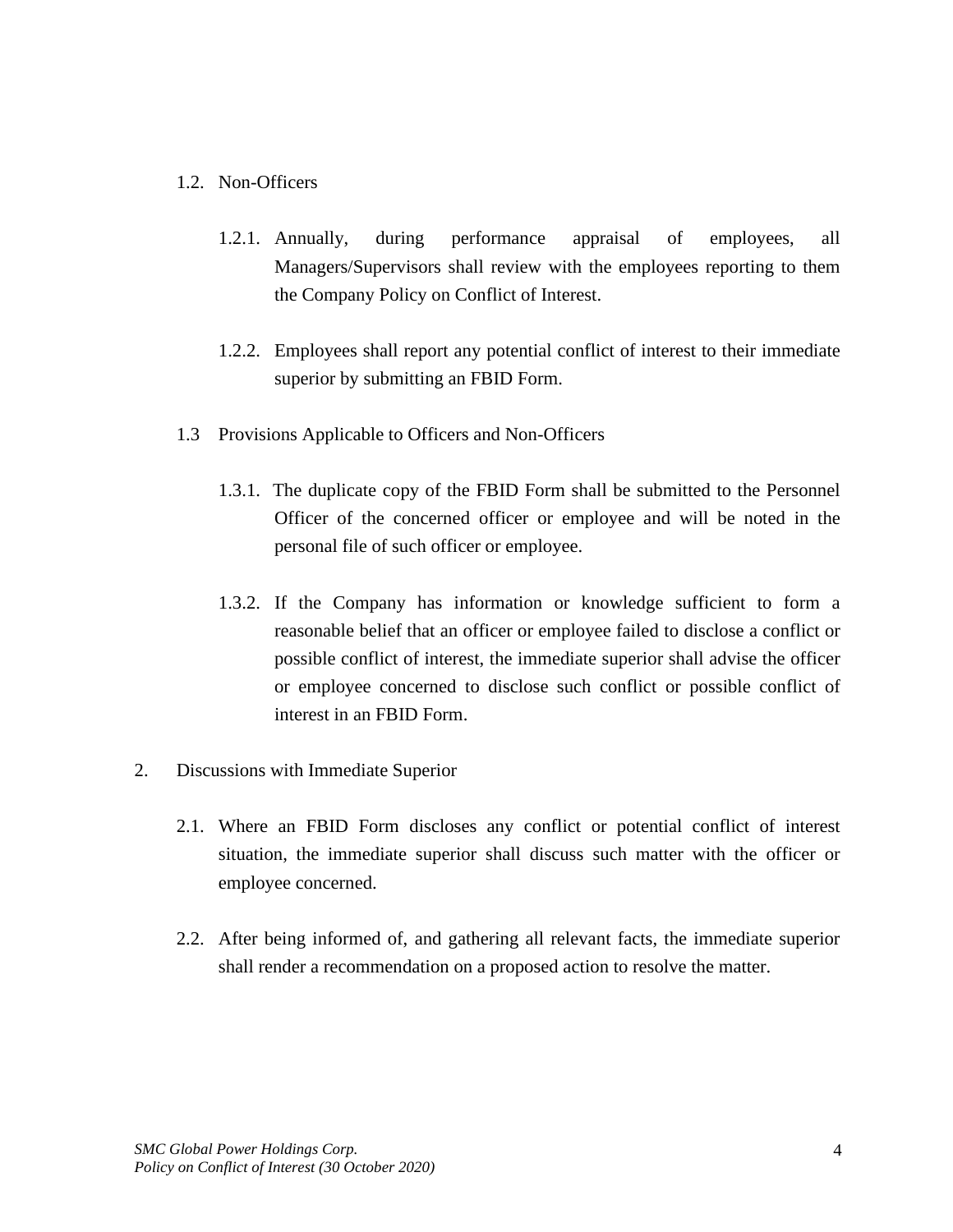- 3. Review by Next Level Superior
	- 3.1. The immediate superior shall submit his/her recommendation to the next level superior for review and/or approval.

### *Resolution of Disclosed Conflict of Interest*

In resolving a conflict of interest situation, the facts should be considered carefully. Management and the officer or employee concerned shall both exhaust reasonable efforts to eliminate the conflict.

After the review of a conflict of possible conflict of interest, and upon consultation with the Compliance Officer, the Company may take one or a combination of the following actions:

- 1. decide that the conflict is not significant in terms of financial or business impact to the Company and allow the officer or employee concerned with adequate safeguards to continue his/her interest or involvement in the outside organization;
- 2. request that the officer or employee terminate, or refrain from acquiring, a financial or business interest in the outside organization which might benefit from the knowledge, decisions and actions of the officer or employee in the execution of Company duties and responsibilities.
- 3. where the conflict of interest exists in relation to a close relative of an officer or employee, require the officer or employee concerned to exert all reasonable effort to eliminate the conflict;
- 4. modify the duties and responsibilities of the officer or employee to minimize the conflict of interest, if not altogether eliminate the situations causing the conflict. This may entail moving the officer or employee to another position, if such is possible;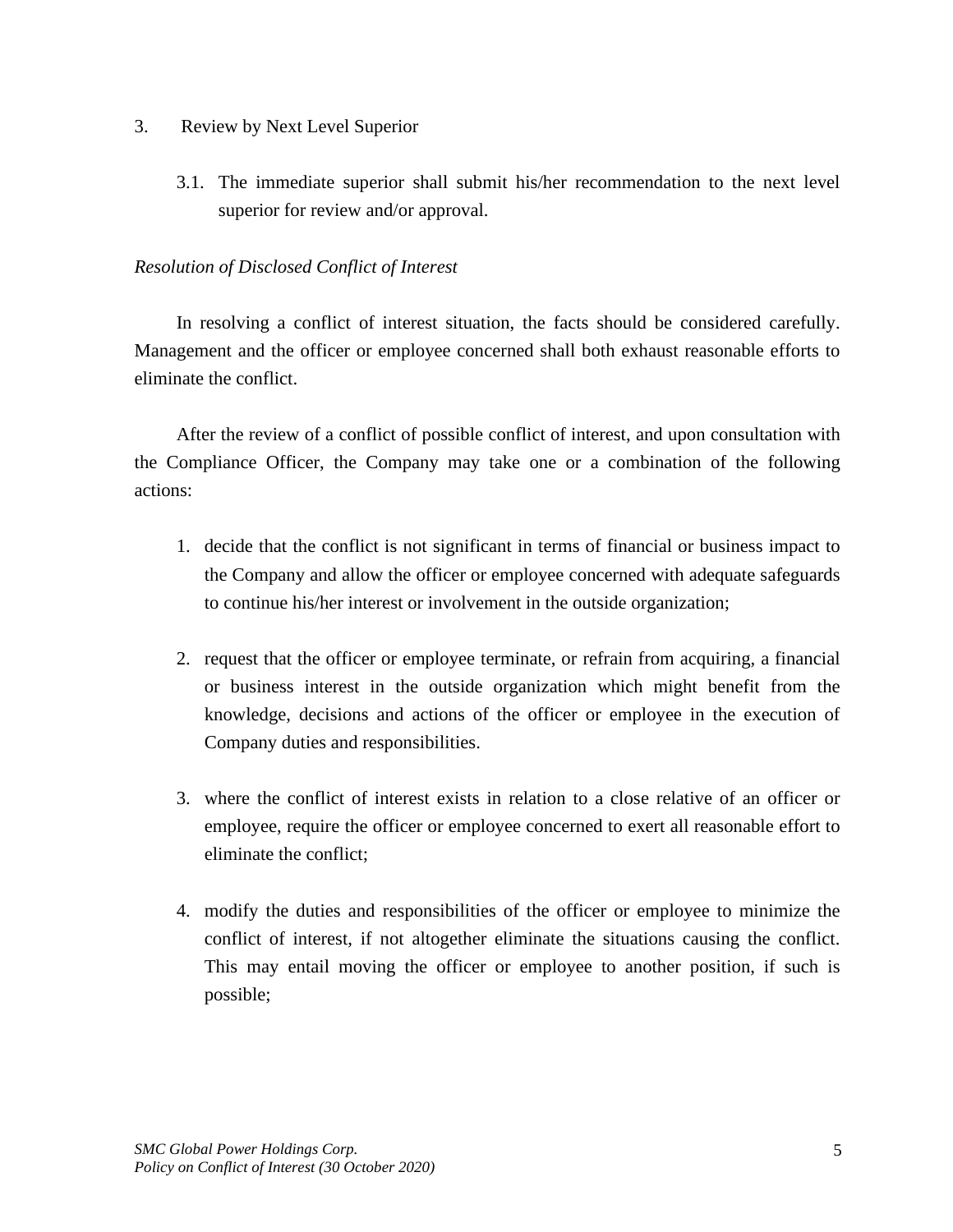- 5. separate the officer or employee from the Company as the last resort if, despite all reasonable efforts, the conflict situation is not eliminated in such manner as would protect the best interests of the Company; and/or
- 6. such other actions as may be necessary and proper under the circumstances.

### *Implementation of Corrective Action*

- 1. The recommendation or position of the Company with respect to a conflict of interest situation will be communicated to the officer or employee in writing by his immediate superior.
- 2. Such written report shall summarize the facts, state the conclusions made, and specify the actions expected of the officer or employee.
- 3. A copy of the report shall be given to the Compliance Officer and another copy of the report will be included in the personal file of the officer or employee concerned.
- 4. The immediate superior shall be responsible in ensuring the implementation of any appropriate corrective action.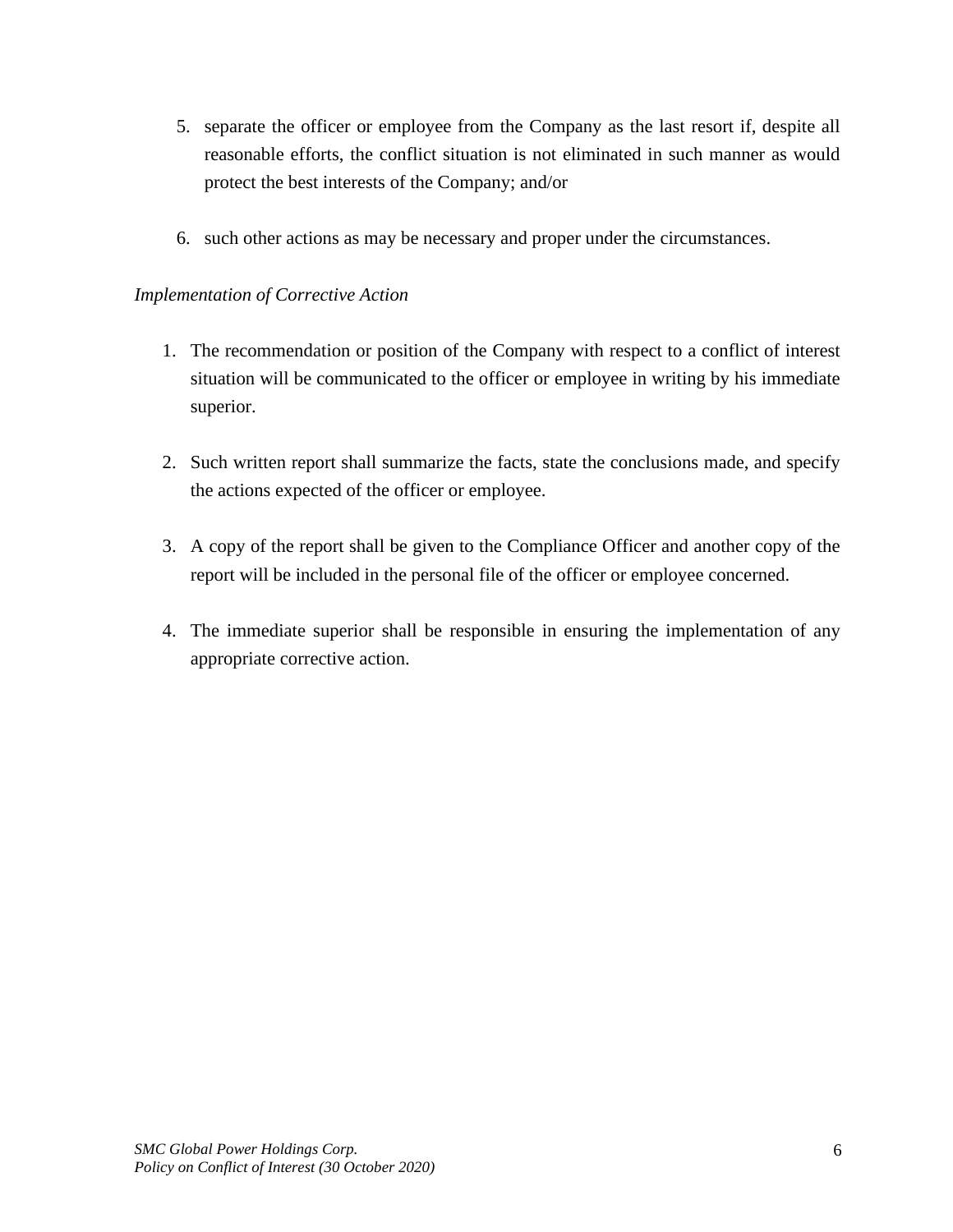*FBID Form*

## SMC Global Power Holdings Corp. FULL BUSINESS INTEREST DISCLOSURE (FBID) FORM

Date: \_\_\_\_\_\_\_\_\_\_\_\_\_\_\_\_\_

Name: Position:

## *A. Business Interest*

Name and business of outside organization where you or your close relative<sup>[1](#page-6-0)</sup> has interest or involvement and which, by nature, may directly or indirectly conflict with the performance of your duties as an officer or employee of the Company.

### **Officer or Employee**

| <b>Outside Organization</b> | <b>Nature of Business</b> | <b>Potential Conflict</b> |  |
|-----------------------------|---------------------------|---------------------------|--|
|                             |                           |                           |  |
|                             |                           |                           |  |
|                             |                           |                           |  |
|                             |                           |                           |  |

#### **Close Relative**

| <b>Name</b> | <b>Relationship to</b><br>Officer or<br><b>Employee</b> | Outside<br>Organization | <b>Nature of</b><br><b>Business</b> | <b>Potential</b><br><b>Conflict</b> |
|-------------|---------------------------------------------------------|-------------------------|-------------------------------------|-------------------------------------|
|             |                                                         |                         |                                     |                                     |
|             |                                                         |                         |                                     |                                     |
|             |                                                         |                         |                                     |                                     |
|             |                                                         |                         |                                     |                                     |

*Please use additional sheet/s if necessary.*

[If none, please state "NONE".]

\_\_\_\_\_\_\_\_\_\_\_\_\_\_\_\_\_\_\_\_\_\_\_\_\_\_\_\_\_\_\_\_ *Officer or Employee's Signature / Date*

<span id="page-6-0"></span><sup>&</sup>lt;sup>1</sup> A "close relative" of an officer or employee refers to any one of the following: his/her (1) spouse, (2) father or mother, (3) son, daughter, brother or sister, and each of their respective spouses; (4) uncle, aunt, niece, nephew or first cousin, and each of their respective spouses.